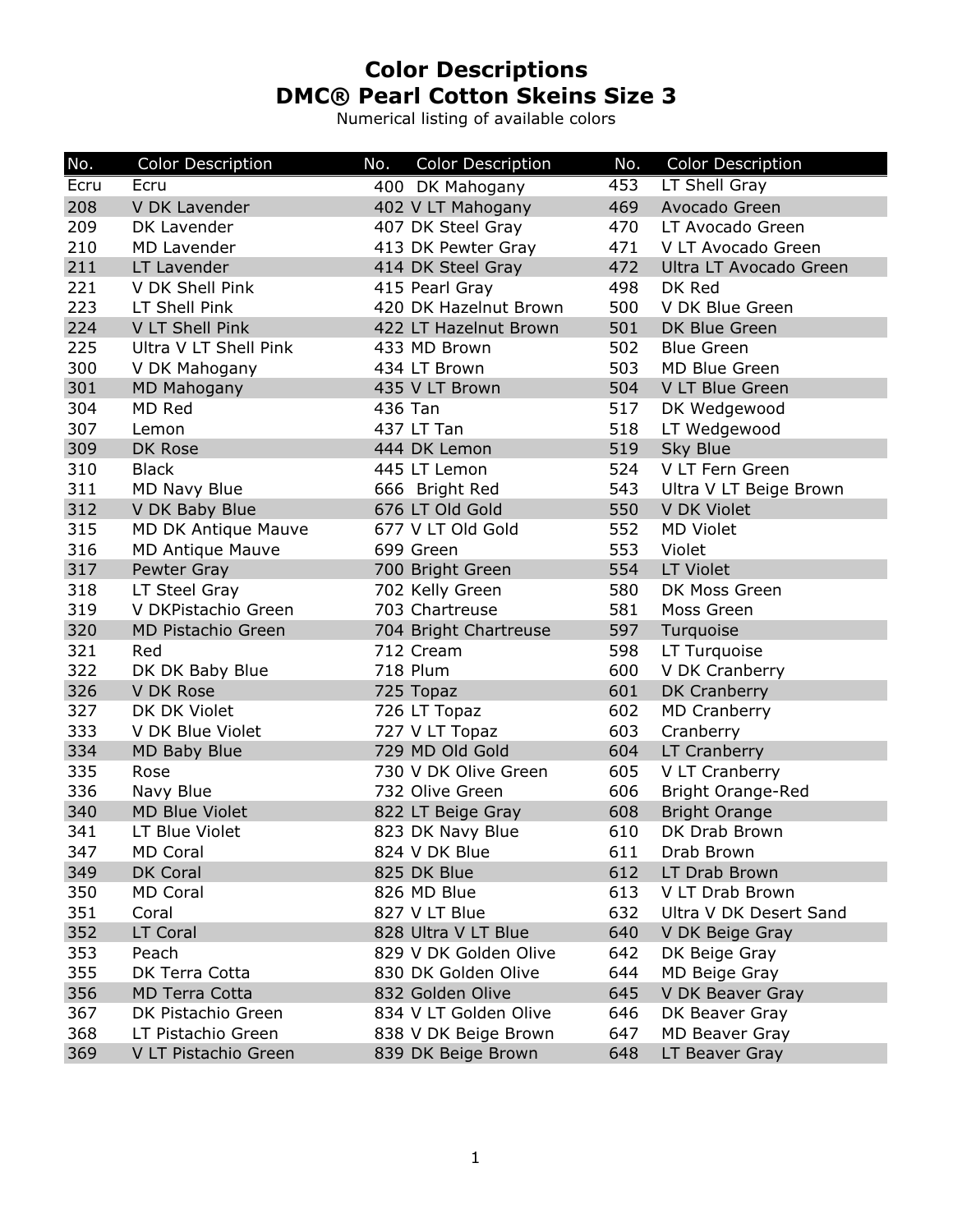## **Color Descriptions DMC® Pearl Cotton Skeins Size 3**

Numerical listing of available colors

| No.<br><b>Color Description</b> | No. | <b>Color Description</b>                        | No.  | <b>Color Description</b>    |
|---------------------------------|-----|-------------------------------------------------|------|-----------------------------|
| 734 LT Olive Green              |     | 840 MD Beige Brown                              | 945  | Tawny                       |
| 738 V LT Tan                    |     | 841 LT Beige Brown                              | 946  | Very Light Peach            |
| 739 Ultra V LT Tan              |     | 842 V LT Beige Brown                            | 947  | <b>Burnt Orange</b>         |
| 740 Tangerine                   | 844 | Ultra Dark Beaver Gray                          | 948  | Dark Hazelnut Brown         |
| 741 MD Tangerine                | 869 | Very Dark Hazelnut Brow 950                     |      | Light Desert Sand           |
| 742 LT Tangerine                | 890 | Ultra Dark Pistachio Gree 951                   |      | Light Tawny                 |
| 743 LT Tangerine                | 891 | Dark Carnation                                  | 954  | Nile Green                  |
| 744 Pale Yellow                 | 892 | <b>Medium Carnation</b>                         | 955  | Light Nile Green            |
| 745 LT Pale Yellow              | 893 | <b>Light Carnation</b>                          | 956  | Geranium                    |
| 746 Off White                   | 894 | Very Light Carnation                            | 957  | Pale Geranium               |
| 747 V LT Sky Blue               | 895 | Very Dark Hunter Green 959                      |      | Medium Seagreen             |
| 754 LT Peach                    | 898 | Very Dark Coffee Brown 961                      |      | Dark Dusty Rose             |
| 758 V LT Terra Cotta            | 899 | Medium Rose                                     | 962  | Medium Dusty Rose           |
| 760 Salmon                      | 900 | Dark Burnt Orange                               | 963  | Ultra Very Light Dusty Rose |
| 761 LT Salmon                   | 902 | Very Dark Garnet                                | 966  | Medium Baby Green           |
| 762 V LT Pearl Gray             | 904 | Very Dark Parrot Green                          | 971  | Pumpkin                     |
| 775 V LT Baby Blue              | 905 | Dark Parrot Green                               | 972  | Deep Canary                 |
| 776 MD Pink                     | 906 | Medium Parrot Green                             | 973  | <b>Bright Canary</b>        |
| 778 V LT Antique Mauve          | 907 | Light Parrot Green                              | 975  | Dark Golden Brown           |
| 780 Ultra V DK Topaz            | 909 | Very Dark Emerald Gree 976                      |      | Medium Golden Brown         |
| 781 V DK Topaz                  | 910 | Dark Emerald Green                              | 977  | Light Golden Brown          |
| 782 DK Topaz                    | 911 | Medium Emerald Green                            | 986  | Very Dark Forest Green      |
| 783 MD Topaz                    | 912 | Light Emerald Green                             | 987  | Dark Forest Green           |
| 791 V DK Cornflower Blue        | 913 | Medium Nile Green                               | 988  | <b>Medium Forest Green</b>  |
| 792 DK Cornflower Blue          | 915 | Dark Plum                                       | 989  | <b>Forest Green</b>         |
| 793 MD Cornflower Blue          | 918 | Dark Red Copper                                 | 991  | Dark Aquamarine             |
| 794 LT Cornflower Blue          | 919 | Red Copper                                      | 992  | Light Aquamarine            |
| 796 DK Royal Blue               | 920 | Medium Copper                                   | 993  | Very Light Aquamarine       |
| 797 Royal Blue                  | 921 | Copper                                          | 995  | Dark Electric Blue          |
| 798 DK Delft Blue               | 922 | Light Copper                                    | 3011 | Dark Khaki Green            |
| 799 MD Delft Blue               | 924 | Very Dark Gray Green                            |      | 3012 Medium Khaki Green     |
| 800 Pale Delft Blue             | 926 | Medium Gray Green                               | 3013 | Light Khaki Green           |
| 801 DK Coffee Brown             | 927 | Light Gray Green                                |      | 3021 Very Dark Brown Gray   |
| 805 MD Garnet                   | 928 | Very Light Gray Green                           |      | 3022 Medium Brown Gray      |
| 807 Peacock Blue                | 930 | Dark Antique Blue                               |      | 3024 Very Light Brown Gray  |
| 809 Delft Blue                  | 931 | Dark Antique Blue                               |      | 3033 Very Light Mocha Brown |
| 813 LT Blue                     | 932 | Light Antique Blue                              | 3041 | Medium Antique Violet       |
| 814 DK Garnet                   | 934 | <b>Black Avocado Green</b>                      |      | 3042 Light Antique Violet   |
| 815 MD Garnet                   | 935 | Dark Avocado Green                              | 3045 | Dark Yellow Beige           |
| 816 Garnet                      | 936 | Very Dark Avocado Gree 3046 Medium Yellow Beige |      |                             |
| 817 V DK Coral Red              | 937 | Medium Avocado Green 3047 Light Yellow Beige    |      |                             |
| 818 Baby Pink                   | 938 | Ultra Dark Coffee Brown 3051 Light Yellow Beige |      |                             |
| 819 LT Baby Pink                | 939 | Very Dark Navy Blue                             |      | 3052 Medium Green Gray      |
| 820 V DK Royal Blue             | 943 | Medium Aquamarine                               |      | 3072 Very Light Beaver Gray |